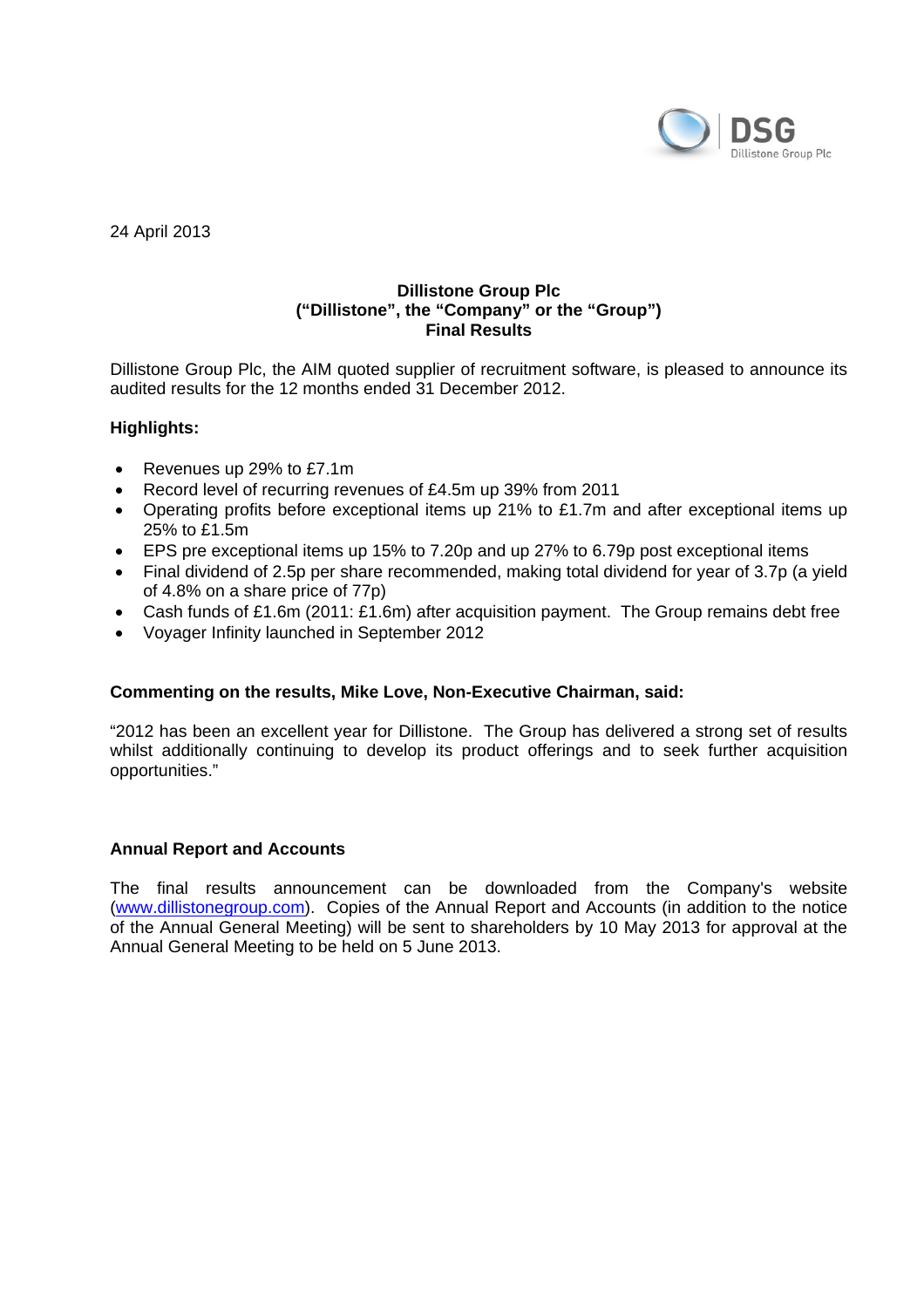#### **Contacts:**

| <b>Dillistone Group Plc</b>                   |                                            |               |
|-----------------------------------------------|--------------------------------------------|---------------|
| Mike Love                                     | Chairman                                   | 020 7749 6100 |
| <b>Jason Starr</b>                            | <b>Chief Executive</b>                     | 020 7749 6100 |
| Julie Pomeroy                                 | <b>Finance Director</b>                    | 020 7749 6100 |
| <b>WH Ireland Limited (Nominated adviser)</b> |                                            |               |
| <b>Chris Fielding</b>                         | Head of Corporate 020 7220 1650<br>Finance |               |
| Winningtons                                   |                                            |               |
| Tom Cooper / Paul Vann                        |                                            | 020 3176 4722 |
|                                               |                                            | 0797 122 1972 |

tom.cooper@winningtons.co.uk

## **Notes to Editors:**

Dillistone Group Plc (www.dillistonegroup.com) is a leader in the supply and support of recruitment software. It has two main trading businesses: Dillistone Systems, which targets the executive search industry (www.dillistone.com) and Voyager Software which targets other recruitment markets (www.voyage.co.uk). Dillistone was admitted to AIM, a market operated by the London Stock Exchange plc, in June 2006.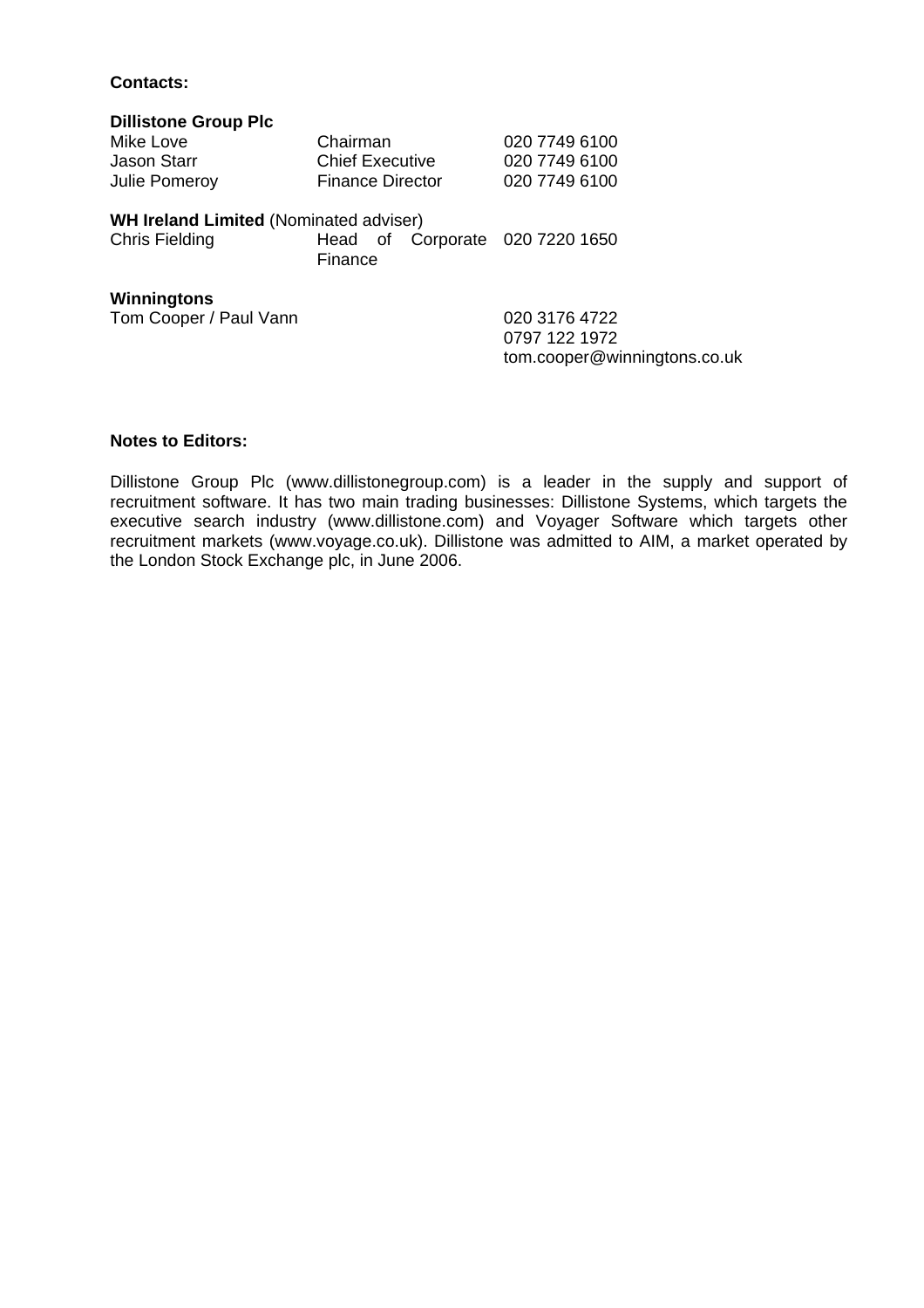# **Chairman's Statement**

The Group has again enjoyed a successful year in 2012, achieving a number of its shorter and longer term objectives, despite the continued economic difficulties. A strong set of results was delivered showing a profit before exceptional items of £1.311m (2011: £1.084m) and after exceptional items of £1.235m (2011: £0.926m).

The Group has two trading divisions, Dillistone Systems and Voyager Software. Both Divisions made a valuable contribution to our financial results whilst also delivering on important operational milestones.

## **Strategy**

The Group's strategy is to grow the business both organically and through acquisition. This strategy is made possible by our commitment to product development, which ensures that the business continues to command a leading role in all of the markets in which it operates.

Our acquisition strategy entails consideration of firms offering:

- products that would further increase market share in the Group's core markets;
- legacy applications where clients could be transferred to our modern suite of products; or
- complementary applications which may be cross sold to clients of the Group.

2012 represents our first full year of ownership of Voyager Software, and the integration of Voyager Software into the Group has progressed well.

Whilst recognising the importance of delivering high quality products with distinct and recognised brands, we are additionally looking to realise the benefits of synergies where this can be achieved in a manner which will protect and enhance the customer experience.

It is the view of the Board that product development is fundamental to the long term success of the business and as a result 2013 will see us continue to invest in the development of innovative products within both of our divisions.

#### **Dividends**

The Board was pleased to increase the interim dividend payment in September 2012 to 1.2p (2011: 1.1667p). The Board has recommended a final dividend of 2.5p per share, subject to shareholder approval, payable on 26 June 2013 to holders on the register on 31 May 2013. Shares will trade ex-dividend from 29 May 2013. This takes the total dividend based on the 2012 results to 3.7p (2011: 3.5p), and gives a yield of 4.8% on a share price of 77p. With dividend cover approaching two times, the Group is now better placed to implement its progressive dividend policy, subject to the prevailing cash needs of the business.

#### **Staff**

Our staff are fundamentally important to the success of the business. It is through their efforts, commitment and determination that we continue to be a leading technology provider in the sectors we serve. On behalf of the Board I would like to take this opportunity to thank all of them.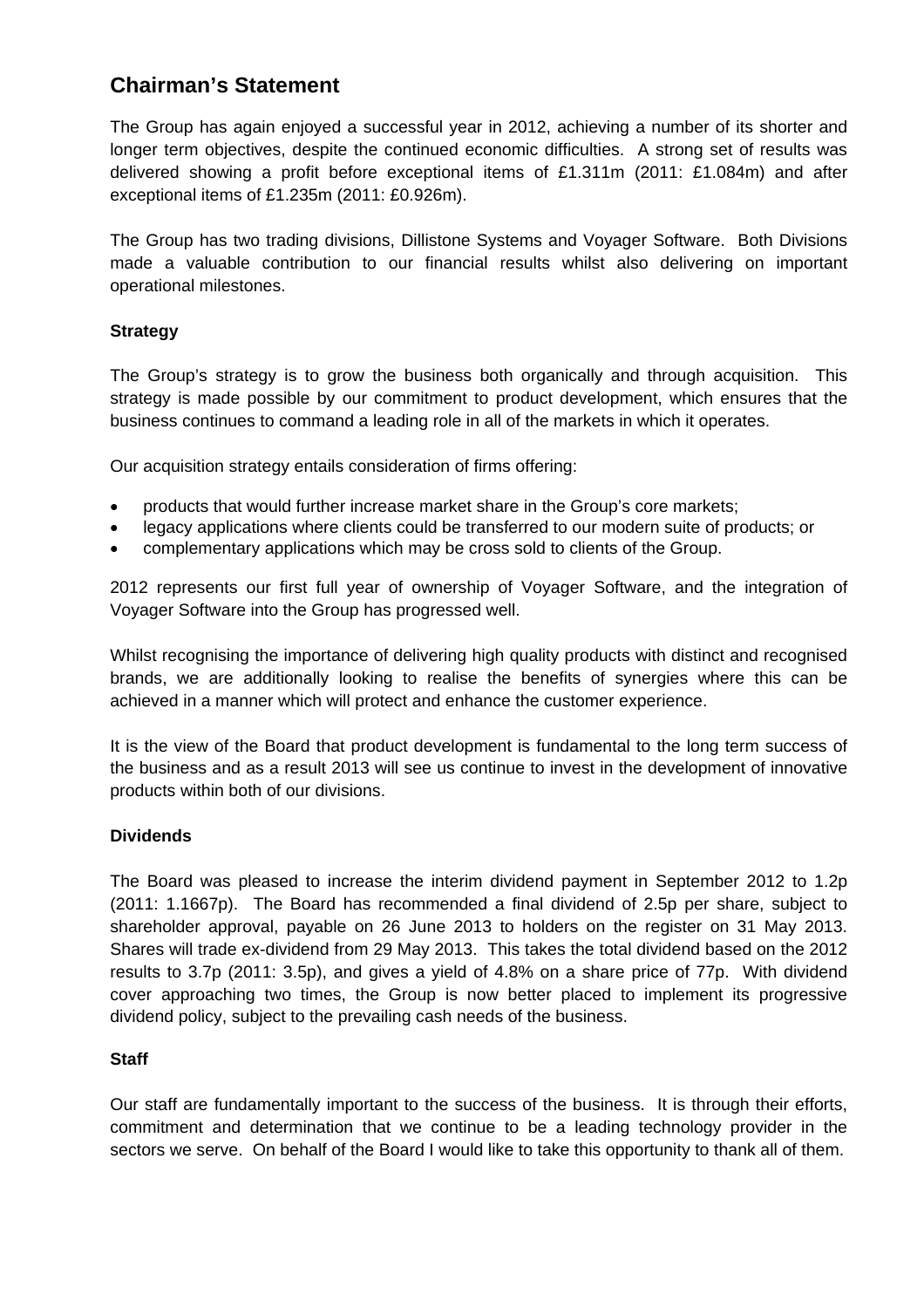## **Outlook**

Dillistone Systems has seen improving orders, with Q1 of 2013 being the best quarter since Q2 of 2011 in terms of new business wins. Voyager Software sells a number of products and whilst the strength of the order intake has varied across the range, the Board is pleased to note that incoming orders for the next generation Infinity product are well up on the levels achieved by the predecessor product, Professional, in the equivalent period in 2012. This has allowed the Division to also show year-on-year growth in new business sales.

Despite these positive trends, in what remains an unpredictable economic climate, we remain cautious.

**Dr Mike Love Non-Executive Chairman**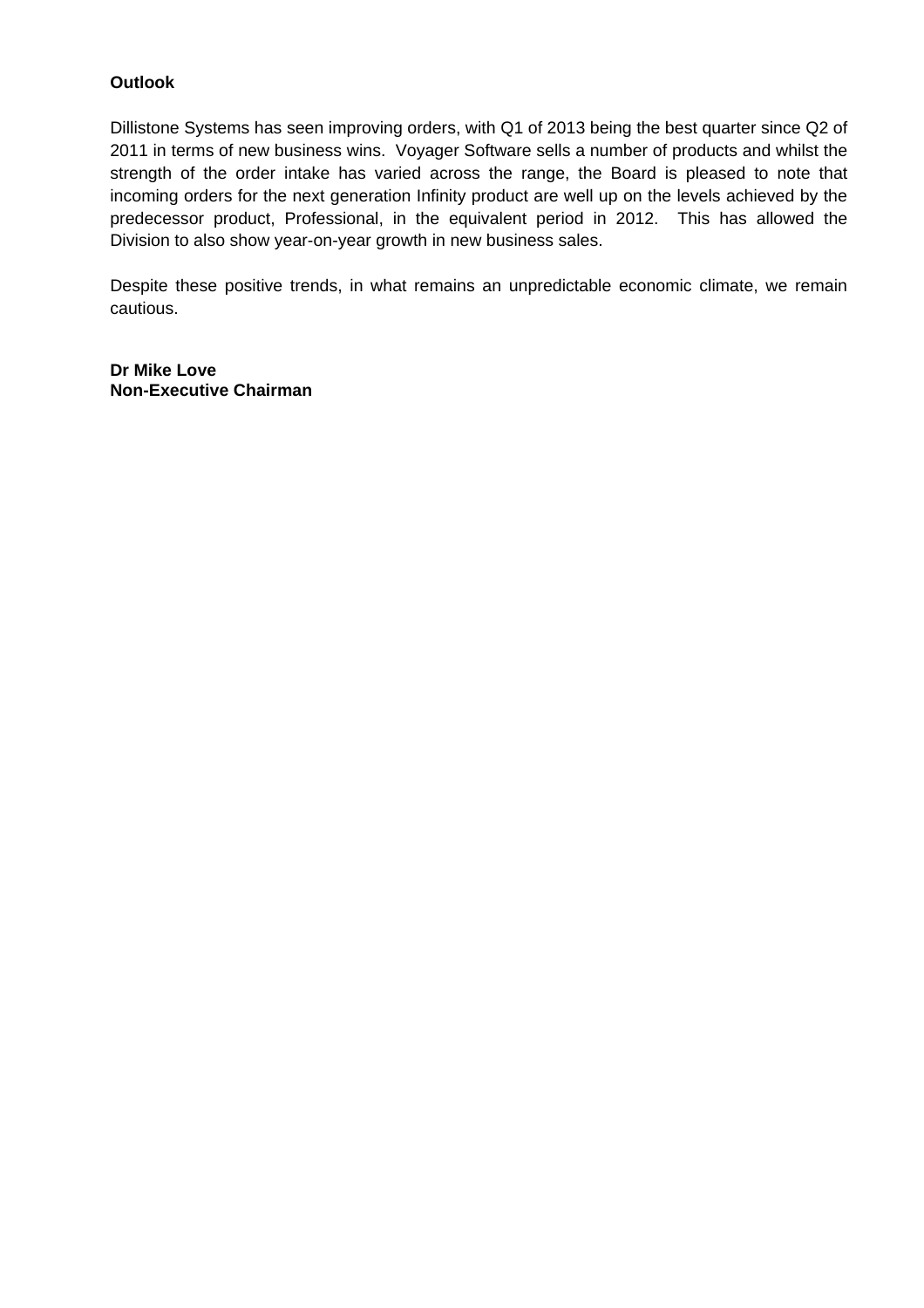# **Chief Executive's Statement**

## **Business Review**

2012 saw recurring revenue grow 39% to £4.529m (2011: £3.248m) reflecting a full twelve months of Voyager Software recurring revenues being included in Group results for the first time. Recurring revenues represent 64% of revenues (2011: 60%). Pre tax profits before exceptional items increased 20% to £1.684m (2011: £1.405m).

Despite the difficult economic backdrop experienced in 2012, both of our divisions delivered what we consider to be laudable results whilst also continuing to invest in our future.

## **Dillistone Systems**

In my 2011 report, I wrote that Dillistone Systems' next generation product had been well received. I am delighted to say that, despite an economic environment which saw the retained search market shrink by over 6%, our install base has continued to grow, with a new client signing up for FileFinder every other working day.

Beyond the numbers, however, what is particularly pleasing is the diversity of uptake. Whilst the bulk of our clientele remains the executive search industry, 2012 also saw us implement the system on behalf of organisations as varied as a university in Australia, a financial services firm in Asia, a retailer in the UK and an engineering firm in the US. Clients using FileFinder range from sole traders up to both FTSE 100 and Fortune 100 firms, and we have won clients from our direct competitors in both the UK and the US.

It is the view of the Board that, as the economic environment improves, the strength of our products and services will create a strong opportunity for further organic revenue growth.

Dillistone Systems also launched "The World Executive Search Congress" in Las Vegas in March 2012. This event provided the Group with a unique opportunity to market its products and services whilst also making a financial contribution to the business in its own right. Following a successful inaugural event in 2012, our 2013 event took place in March 2013 and was again very well received. Indeed, in just two years, the event has grown to become – we believe – the largest and most international event of its type. The Company has also announced plans to host a "European Executive Search Congress" in London later this year.

The development teams within the two Divisions have started to work more closely together and one of the synergy benefits during 2012 for the Dillistone Systems division was the development of the existing Voyager Mid Office product to allow it to integrate with the FileFinder product. The first live implementation of the integrated products occurred at global life sciences executive search and interim management firm RSA in January 2013. 2012 has also seen the launch of our web application for mobile devices "FFMobile", an in-house developed webapp, and additional improvements to the core product.

Dillistone Systems' head office is based in London and it has offices in the US, Germany and Australia. The Division accounts for 66% of the Group's revenue and saw recurring revenue grow 9% to £3.144m (2011: £2.874m). Its revenues reflected the economic environments of the territories we serve with sales into the Americas showing good growth, whilst other regions were slightly disappointing. As a whole, the Division saw segmental operating profit before amortisation and depreciation increase by 1% to £1.912m (2011: £1.889m).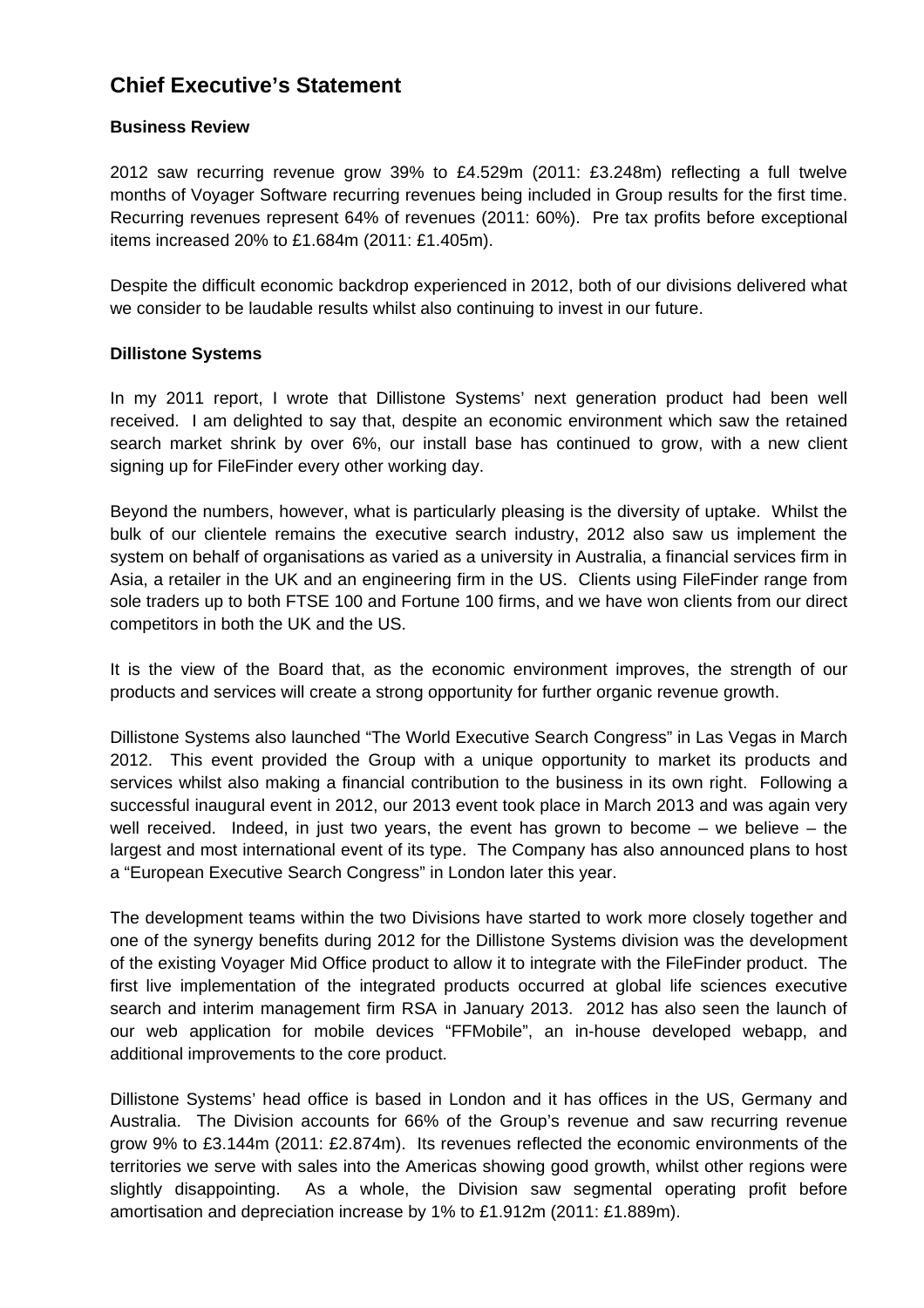|                      | 2012  | 2011  |
|----------------------|-------|-------|
|                      | £'000 | £'000 |
| Recurring income     | 3,144 | 2,874 |
| Non-recurring income | 1,522 | 1,885 |
|                      | 4,666 | 4,759 |

### **Voyager Software**

**Revenue** 

The Group acquired Voyager Software in September 2011, and so the year in review is the first full year under our ownership. As a result, it has been a year of transition for this division. The Voyager Software division has made a good contribution to our results in its first year and enters 2013 in a position where we believe significant organic growth is possible.

Voyager spent much of 2012 preparing to launch the new "Voyager Infinity" platform. This is the next generation successor to the "Voyager Professional" platform which had historically been the most successful of the Voyager products.

Launched in September 2012, the Voyager Infinity product has been well received and contracts have been received from both new clients along with existing clients wishing to upgrade. The product has been implemented both in the UK and in Australia where the Voyager business now shares offices with Dillistone Systems in Sydney.

In 2012, the Voyager Software division accounted for 34% of Group revenues. The Division's revenues were £2.386m and it had a segmental operating profit before amortisation and depreciation of £0.484m. Revenues of £0.689m and a segmental operating profit before amortisation and depreciation of £0.168m were included in the accounts in 2011 which covered the period of ownership by the Group from 21 September 2011 to the year end.

#### **Revenue**

|                             | 2012  | 2011  |
|-----------------------------|-------|-------|
|                             | £'000 | £'000 |
| Recurring income            | 1,385 | 374   |
| Non-recurring income        | 618   | 237   |
| <b>Third Party Revenues</b> | 383   | 78    |
|                             | 2,386 | 689   |

Although both Divisions are run separately, increasing synergies are being delivered. These are both operational – for example, the standardisation of certain systems and infrastructure – and technical – with the configuration of the Voyager Mid Office application to work alongside the Dillistone Systems' FileFinder product. Both Divisions are committed to continuing to invest in product development to ensure they retain their market leading positions.

**Jason Starr Chief Executive**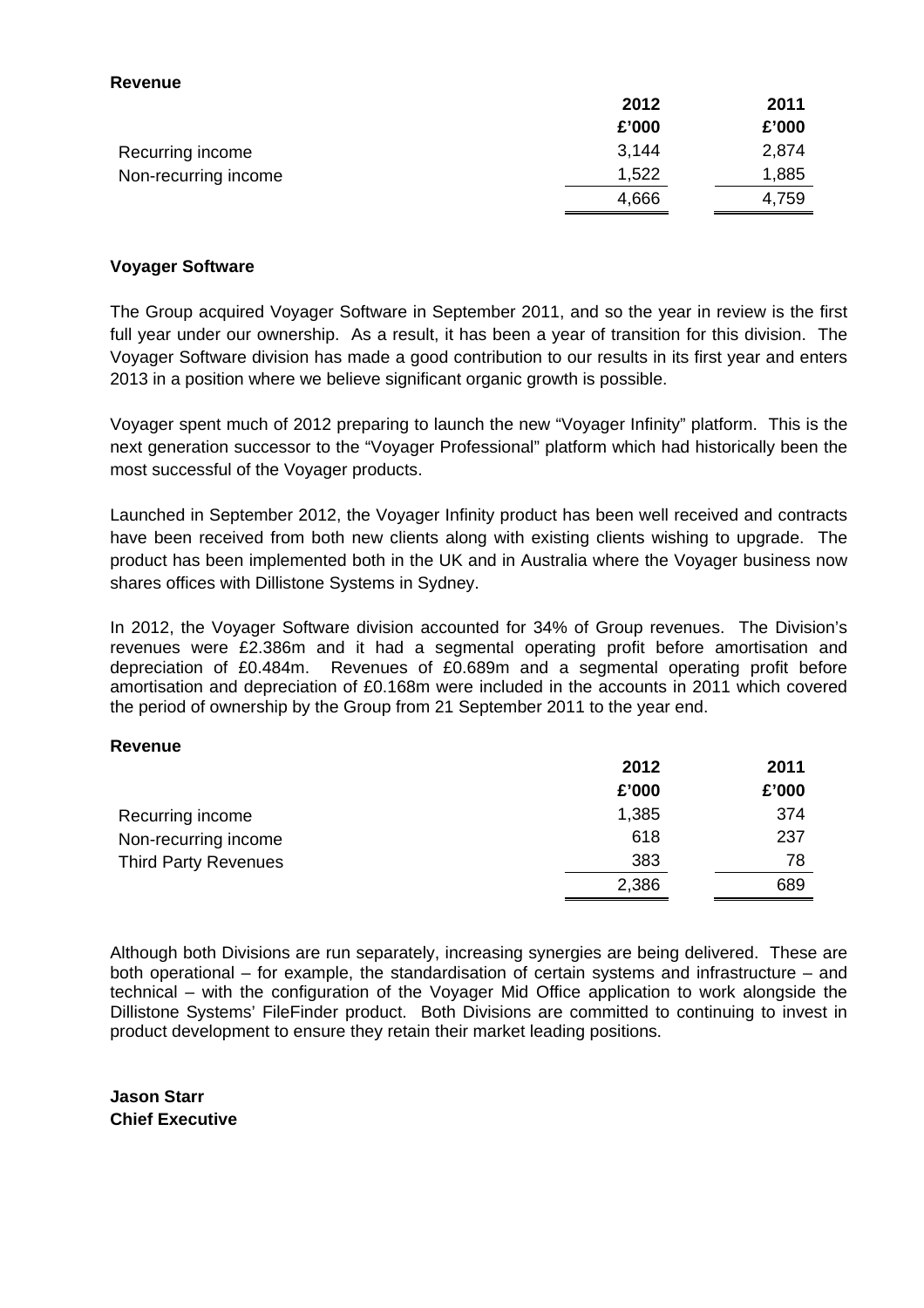# **Finance Director's Statement**

## **Overview**

Total revenues increased by 29% to £7.052m (2011: £5.448m), with profit before tax and exceptional items up 20% to £1.684m (2011: £1.405m). Recurring revenues increased by 39% to £4.529m (2011: £3.248m). Non-recurring revenues saw an increase of 1% to £2.140m from £2.122m in 2011. Third party software product sales amounted to £0.383m in the period (2011: £0.078m). These results reflect a full twelve months of Voyager Software revenues.

Cost of sales increased by 96% to £0.864m (2011: £0.441m), reflecting the full year impact of Voyager, World Congress costs and also an exceptional item of £0.056m relating to the buyout of an onerous supplier contract in Voyager.

Administrative costs, excluding exceptional items, rose 26% to £4.573m (2011: £3.627m), again largely down to the full year impact of Voyager. Exceptional administrative costs totalled £0.102m (2011: £0.172m) and relate to tax and NI on options exercised by Voyager employees pre acquisition, amortisation of intangibles arising on the Voyager acquisition offset by a reduction in the estimated contingent consideration payable. Interest income has also been offset by the unwinding of the discount in respect of the deferred consideration.

Recurring revenues covered 99% of administrative expenses before exceptional costs (2011: 90%). Excluding depreciation and amortisation of our own internal development, the administrative costs are more than covered at 107% (2011: 96%).

Tax has been provided at an effective rate of 22% (2011: 23%) excluding exceptional items and at 18% (2011: 25%) post exceptional costs. These rates reflect the R&D tax credits available to both Dillistone Systems and Voyager Software that have been claimed, partially offset by the higher rates of corporation tax that are payable overseas. The post exceptional rate also reflects the reduction in deferred consideration which does not have a tax impact.

Profits for the year before exceptional items rose 21% to £1.311m (2011: £1.084m) and profits for the year after exceptional items increased by 33% to £1.235m. Basic EPS rose 15% to 7.20p (2011: 6.26p) before exceptional items and 27% to 6.79p (2011: 5.34p) after exceptional items. Fully diluted EPS rose 15% to 7.18p (2011: 6.23p) and 27% to 6.76p (2011: 5.32p) after exceptional items.

#### **Capital expenditure**

The Group invested £0.872m in fixed assets and product development during the year (2011: £0.661m). This expenditure included £0.803m (2011: £0.580m) spent on development costs, of which £0.403m relates to development in Voyager Software (2011: £0.101m), that has been capitalised under IFRS in the Group accounts. The 2011 expenditure for Voyager Software covers the period of ownership by the Group from 21 September 2011 to the year end.

#### **Trade and other payables**

As with previous years, the liability includes income which has been billed in advance but is not recognised as income at that time. This principally relates to support renewals which are billed in December 2012 but that are in respect of services to be delivered in 2013. Support income is recognised monthly over the period to which it relates. It also includes deposits taken for work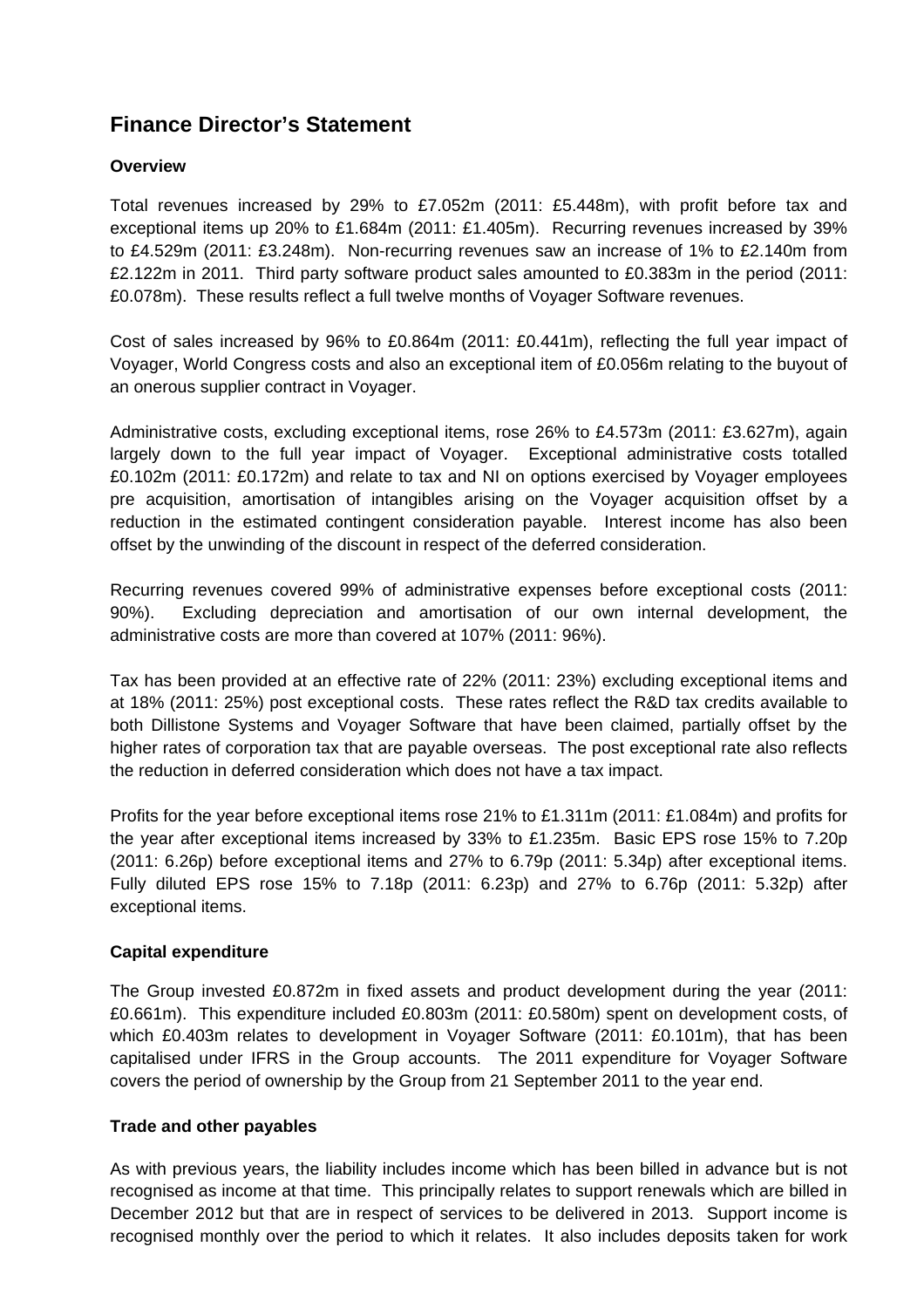which has not yet been completed as such income is only recognised when the work is complete or the client software goes "live". Also included in trade and other payables is £0.360m (2011: £0.499m) relating to consideration and contingent consideration due to Voyager shareholders. The contingent consideration is dependent on the level of revenue achieved by the Voyager Software division in the periods up to 31 December 2013.

## **Cash**

Dillistone finished the year with cash funds of £1.643m (2011: £1.617m) and remains debt free. This is after capital expenditure of £0.872, payment to the vendors of Voyager of £0.098m and dividend payments of £0.643m (2011: £0.609m).

**Julie Pomeroy Finance Director**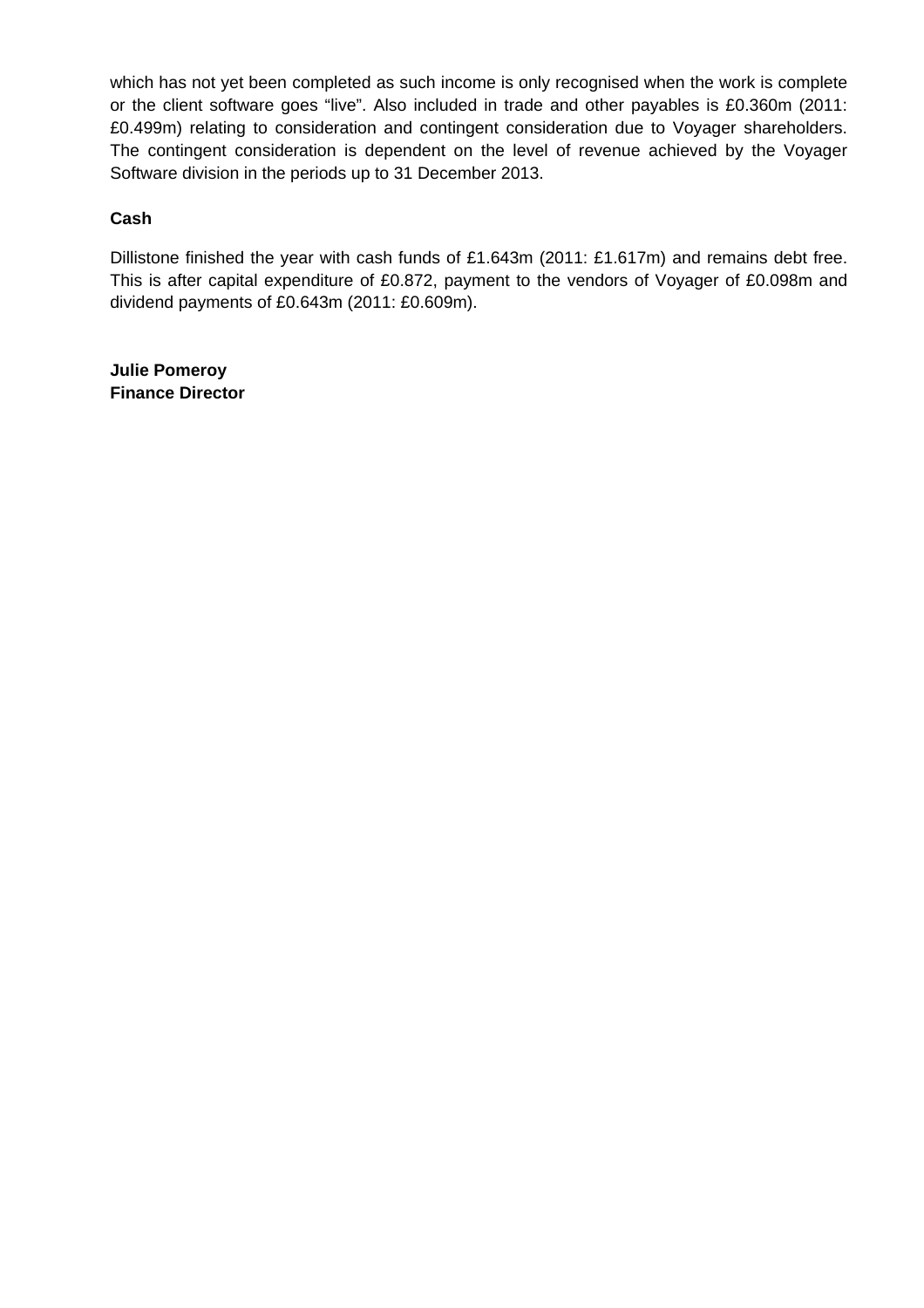#### **CONSOLIDATED STATEMENT OF COMPREHENSIVE INCOME FOR THE YEAR ENDED 31 DECEMBER 2012**

|                                                                    | Before<br>Exceptional<br>items<br>2012<br>£'000 | Exceptional<br>Items<br>2012<br>$\pounds'000$ | 2012<br>£'000  | Before<br>Exceptional<br>items<br>2011<br>$\pounds'000$ | Exceptional<br>Items<br>2011<br>£'000 | 2011<br>$£'000$ |
|--------------------------------------------------------------------|-------------------------------------------------|-----------------------------------------------|----------------|---------------------------------------------------------|---------------------------------------|-----------------|
| Revenue                                                            | 7,052                                           | $\overline{a}$                                | 7,052          | 5,448                                                   |                                       | 5,448           |
| Cost of sales                                                      | (808)                                           | (56)                                          | (864)          | (441)                                                   | $\blacksquare$                        | (441)           |
| Gross profit                                                       | 6,244                                           | (56)                                          | 6,188          | 5,007                                                   |                                       | 5,007           |
| Administrative expenses                                            | (4, 573)                                        | (102)                                         | (4,675)        | (3,627)                                                 | (172)                                 | (3,799)         |
| Results from operating<br>activities                               | 1,671                                           | (158)                                         | 1,513          | 1,380                                                   | (172)                                 | 1,208           |
| Financial income                                                   | 13                                              | (13)                                          | $\blacksquare$ | 25                                                      |                                       | 25              |
| Profit before tax                                                  | 1,684                                           | (171)                                         | 1,513          | 1,405                                                   | (172)                                 | 1,233           |
| Tax expense                                                        | (373)                                           | 95                                            | (278)          | (321)                                                   | 14                                    | (307)           |
| Profit for the year                                                | 1,311                                           | (76)                                          | 1,235          | 1,084                                                   | (158)                                 | 926             |
| Other comprehensive income:<br>Currency translation<br>differences | (11)                                            | $\overline{a}$                                | (11)           | (2)                                                     |                                       | (2)             |
| Total comprehensive income<br>for the year                         | 1,300                                           | (76)                                          | 1,224          | 1,082                                                   | (158)                                 | 924             |
| Earnings per share - from continuing activities                    |                                                 |                                               |                |                                                         |                                       |                 |
| Basic**                                                            | 7.20p                                           |                                               | 6.79p          | 6.26p                                                   |                                       | 5.34p           |
| Diluted**                                                          | 7.18p                                           |                                               | 6.76p          | 6.23p                                                   |                                       | 5.32p           |

*\*\*The comparative earnings per share have been adjusted to reflect the effect of the two for one bonus issue.*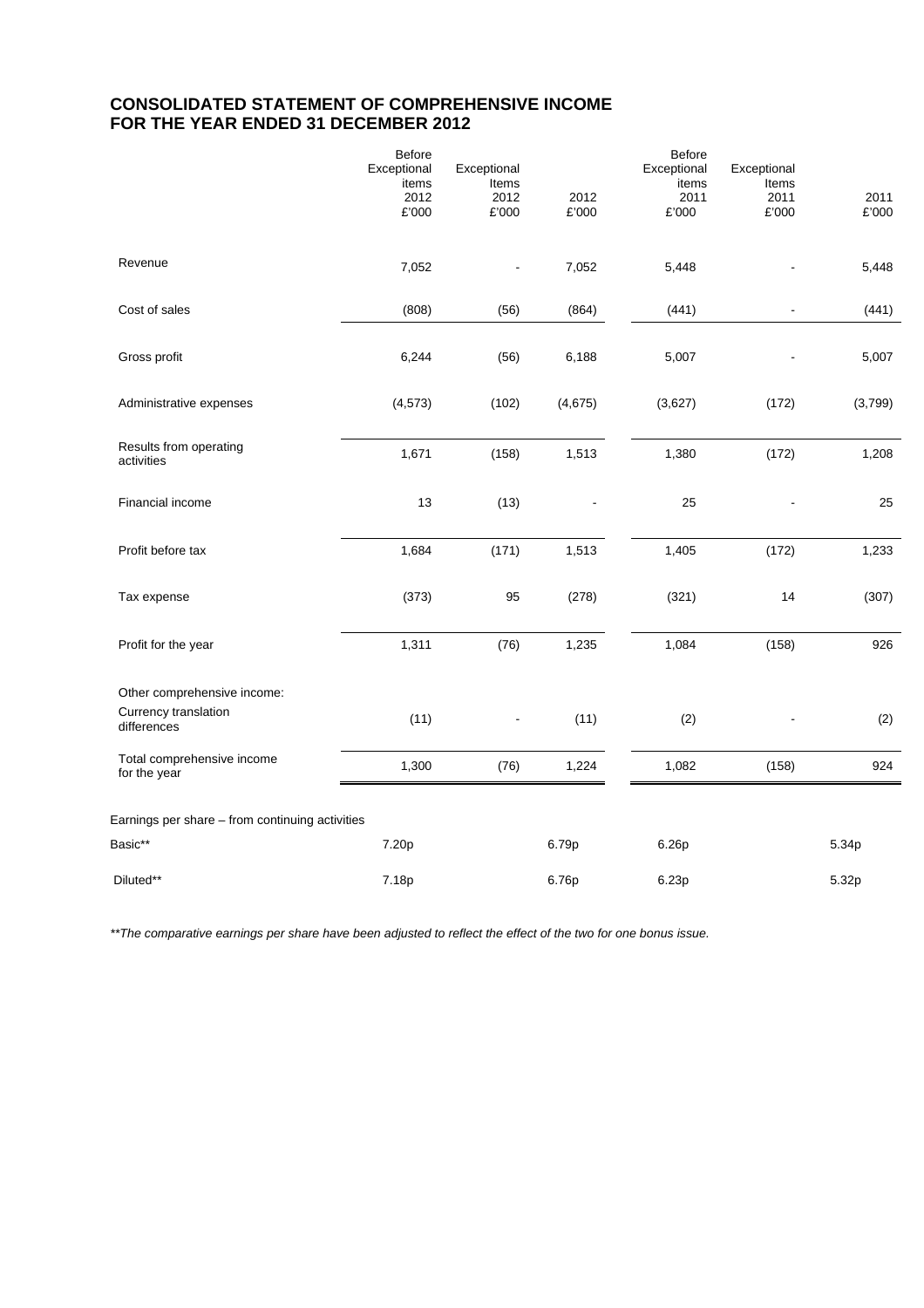## **CONSOLIDATED STATEMENT OF CHANGES IN EQUITY FOR THE YEAR ENDED 31 DECEMBER 2012**

|                                                                                                   | Share   | Share   | Merger  | Retained       | Share  | Foreign  | Total |
|---------------------------------------------------------------------------------------------------|---------|---------|---------|----------------|--------|----------|-------|
|                                                                                                   | capital | premium | Reserve | earnings       | option | exchange |       |
|                                                                                                   | £'000   | £'000   | £'000   | £'000          | £'000  | £'000    | £'000 |
| Balance at 31<br>December 2010                                                                    | 283     | 30      |         | 2,184          | 12     | 165      | 2,674 |
| Comprehensive<br>income<br>Profit for the year                                                    |         |         |         | 926            |        |          | 926   |
| ended 31 Dec 2011                                                                                 |         |         |         |                |        |          |       |
| Other comprehensive<br>income<br>Exchange differences<br>on translation of<br>overseas operations |         |         |         |                |        | (2)      | (2)   |
| Total comprehensive<br>income                                                                     |         |         |         | 926            |        | (2)      | 924   |
| Transactions with<br>owners                                                                       |         |         |         |                |        |          |       |
| Issue of share capital                                                                            | 60      | 421     | 365     |                |        |          | 846   |
| Share option charge                                                                               |         |         |         |                | 12     |          | 12    |
| Dividends paid<br>Capitalisation of                                                               |         |         |         | (609)          |        |          | (609) |
| reserves                                                                                          | 567     |         |         | (567)          |        |          |       |
| Total transactions with<br>owners                                                                 | 627     | 421     | 365     | (1, 176)       | 12     |          | 249   |
| Balance at 31<br>December 2011                                                                    | 910     | 451     | 365     | 1,934          | 24     | 163      | 3,847 |
| Comprehensive<br>income<br>Profit for the year<br>ended 31 Dec 2012                               |         |         |         | 1,235          |        |          | 1,235 |
| Other comprehensive<br>income<br>Exchange differences<br>on translation of<br>overseas operations |         |         |         |                |        | (11)     | (11)  |
| Total comprehensive<br>income                                                                     |         |         |         | 1,235          |        | (11)     | 1,224 |
| Transactions with<br>owners                                                                       |         |         |         |                |        |          |       |
| Share option charges                                                                              |         |         |         | $\overline{c}$ | 44     |          | 46    |
| Dividends paid                                                                                    |         |         |         | (643)          |        |          | (643) |
| Total transactions with<br>owners                                                                 |         |         |         | (641)          | 44     |          | (597) |
| Balance at 31<br>December 2012                                                                    | 910     | 451     | 365     | 2,528          | 68     | 152      | 4,474 |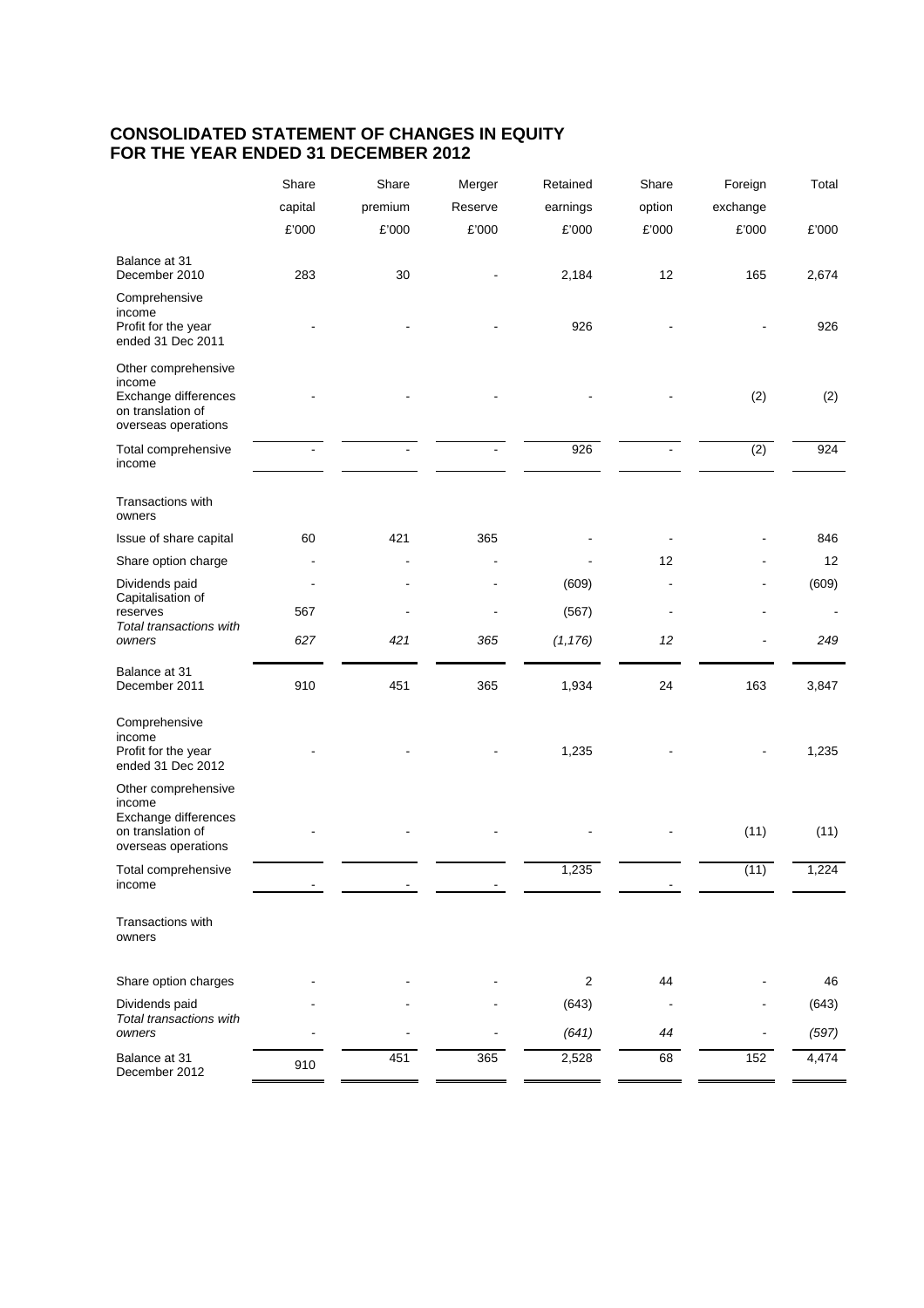## **CONSOLIDATED STATEMENT OF FINANCIAL POSITION AS AT 31 DECEMBER 2012**

|                                                             | Group |           |
|-------------------------------------------------------------|-------|-----------|
|                                                             | 2012  | 2011      |
| ASSETS                                                      | £'000 | £'000     |
| Non-current assets                                          |       |           |
| Goodwill                                                    | 2,490 | 2,490     |
| Intangible assets                                           | 3,048 | 2,710     |
| Property plant and equipment<br>Trade and other receivables | 124   | 143<br>23 |
|                                                             | 5,662 | 5,366     |
| <b>Current assets</b>                                       |       |           |
| Inventories                                                 | 62    | 11        |
| Trade and other receivables                                 | 1,715 | 1,728     |
| Cash and cash equivalents                                   | 1,643 | 1,617     |
|                                                             | 3,420 | 3,356     |
| <b>Total assets</b>                                         | 9,082 | 8,722     |
| <b>EQUITY AND LIABILITIES</b>                               |       |           |
| Equity attributable to owners of the<br>parent              |       |           |
| Share capital                                               | 910   | 910       |
| Share premium                                               | 451   | 451       |
| Merger reserve                                              | 365   | 365       |
| Retained earnings                                           | 2,528 | 1,934     |
| Share option reserve                                        | 68    | 24        |
| <b>Translation reserve</b>                                  | 152   | 163       |
| Total equity                                                | 4,474 | 3,847     |
| Liabilities                                                 |       |           |
| Non current liabilities                                     |       |           |
| Trade and other payables                                    | 256   | 364       |
| Deferred tax liability                                      | 592   | 565       |
| <b>Current liabilities</b>                                  |       |           |
| Trade and other payables                                    | 3,609 | 3,795     |
| Current tax payable                                         | 151   | 151       |
| <b>Total liabilities</b>                                    | 4,608 | 4,875     |
| Total liabilities and equity                                | 9,082 | 8,722     |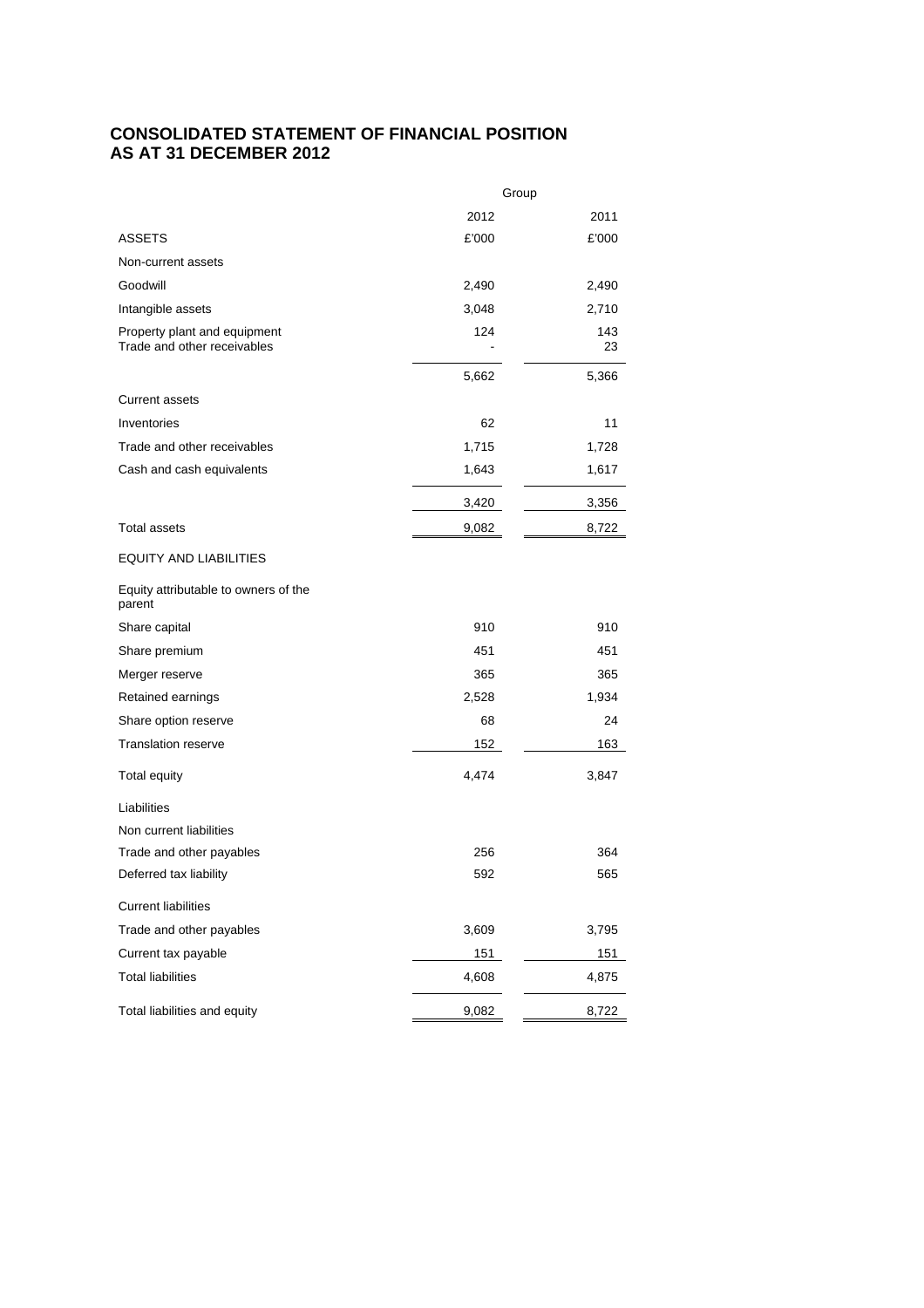## **CONSOLIDATED CASH FLOW STATEMENT FOR THE YEAR ENDED 31 DECEMBER 2012**

|                                                      | 2012  | 2012  | 2011    | 2011    |
|------------------------------------------------------|-------|-------|---------|---------|
| <b>Operating activities</b>                          | £'000 | £'000 | £'000   | £'000   |
| Profit from operating activities                     | 1,513 |       | 1,208   |         |
| Less taxation paid                                   | (250) |       | (171)   |         |
| Adjustment for                                       |       |       |         |         |
| Depreciation and amortisation                        | 553   |       | 309     |         |
| Share option expense                                 | 47    |       | 12      |         |
| Foreign exchange adjustments arising from operations | 9     |       | 17      |         |
| Operating cash flows before                          | 1,872 |       | 1,375   |         |
| movement in working capital                          |       |       |         |         |
| Increase in receivables                              | (4)   |       | (214)   |         |
| (Increase)/decrease in inventories                   | (51)  |       | 44      |         |
| (Decrease)/increase in payables                      | (149) |       | 366     |         |
| Net cash generated from operating activities         |       | 1,668 |         | 1,571   |
| Investing activities                                 |       |       |         |         |
| Interest received                                    | 13    |       | 25      |         |
| Purchases of property plant and                      |       |       |         |         |
| equipment                                            | (69)  |       | (81)    |         |
| Investment in development costs                      | (803) |       | (580)   |         |
| Acquisition of subsidiaries                          | (98)  |       | (1,292) |         |
| Net cash used in investing activities                |       | (957) |         | (1,928) |
| Financing activities                                 |       |       |         |         |
| Proceeds from issue of share capital                 |       |       | 457     |         |
| Dividends paid                                       | (643) |       | (609)   |         |
| Net cash used by financing activities                |       | (643) |         | (152)   |
| Net increase/(decrease) in cash and cash equivalents |       | 68    |         | (509)   |
| Cash and cash equivalents at<br>beginning of year    |       | 1,617 |         | 2,147   |
| Effect of foreign exchange rate changes              |       | (42)  |         | (21)    |
| Cash and cash equivalents at end of year             |       | 1,643 |         | 1,617   |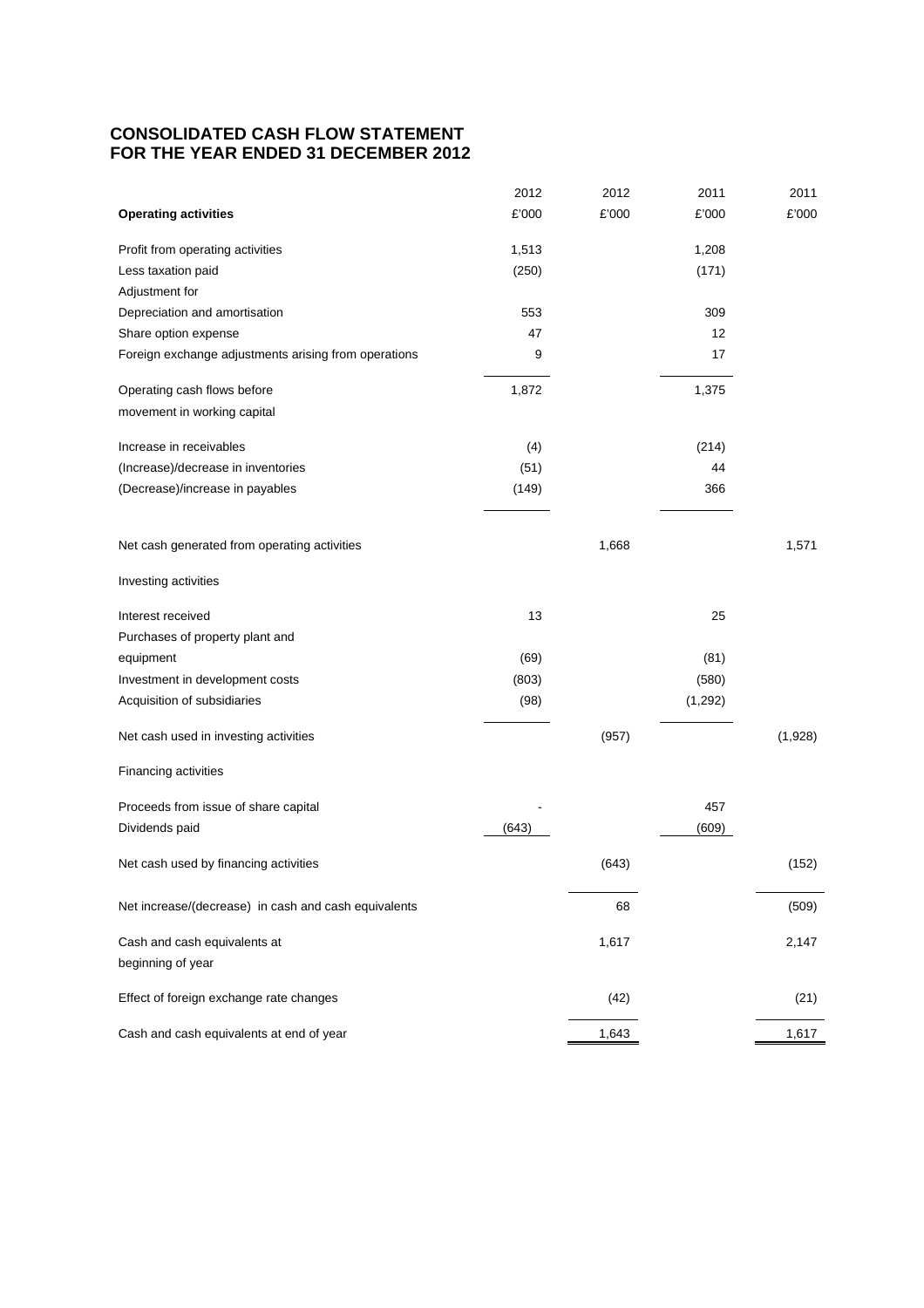## **NOTES TO THE FINANCIAL STATEMENTS FOR THE YEAR ENDED 31 DECEMBER 2012**

## 1. **Publication of non-statutory accounts**

In accordance with section 435 of the Companies Act 2006, the Directors advise that the financial information set out in this announcement does not constitute the Group's statutory financial statements for the year ended 31 December 2012 or 2011, but is derived from these financial statements. The financial statements for the year ended 31 December 2011 have been delivered to the Registrar of Companies. The financial statements for the year ended 31 December 2012 have been prepared in accordance with International Financial Reporting Standards as adopted by the European Union. The financial statements for the year ended 31 December 2012 will be forwarded to the Registrar of Companies following the Company's Annual General Meeting. The Auditors have reported on these financial statements; their reports were unqualified and did not contain statements under Section 498(2) or (3) of the Companies Act 2006.

The consolidated balance sheet at 31 December 2012 and the consolidated statement of comprehensive income, consolidated statement of changes in equity and consolidated statement of cash flows for the year then ended have been extracted from the Group's financial statements. Those financial statements have not yet been delivered to the Registrar.

## 2. **Basis of preparation**

The preliminary announcement is extracted from the consolidated financial statements of all the entities within the Group. The financial statements of the subsidiaries are prepared for the same reporting date as the parent company. Consistent accounting policies are applied for like transactions and events in similar circumstances.

The preliminary announcement has been prepared under the historical cost convention, except for revaluation of certain financial instruments.

All intra-group balances, transactions, income and expenses and profits and losses resulting from intra-group transactions that are recognised in assets, are eliminated in full.

## 3. **Accounting policies and changes thereto**

These preliminary announcement has been prepared in accordance with the accounting policies adopted in the last annual financial statements for the year to 31 December 2011 except for the adoption of the following new interpretations, revisions and amendments to IFRS issued by the International Accounting Standards Board, which are relevant to and effective for the Group's financial statements for the financial year beginning 1 January 2011:

- IFRS 7 Amendment Transfer of Financial Asset
- IFRS 1 Amendment Severe hyperinflation and removal of fixed dates

None of the above had a material impact on the financial statements of the group. As such there have been no material changes to the Group's accounting policies since the previous Annual Report.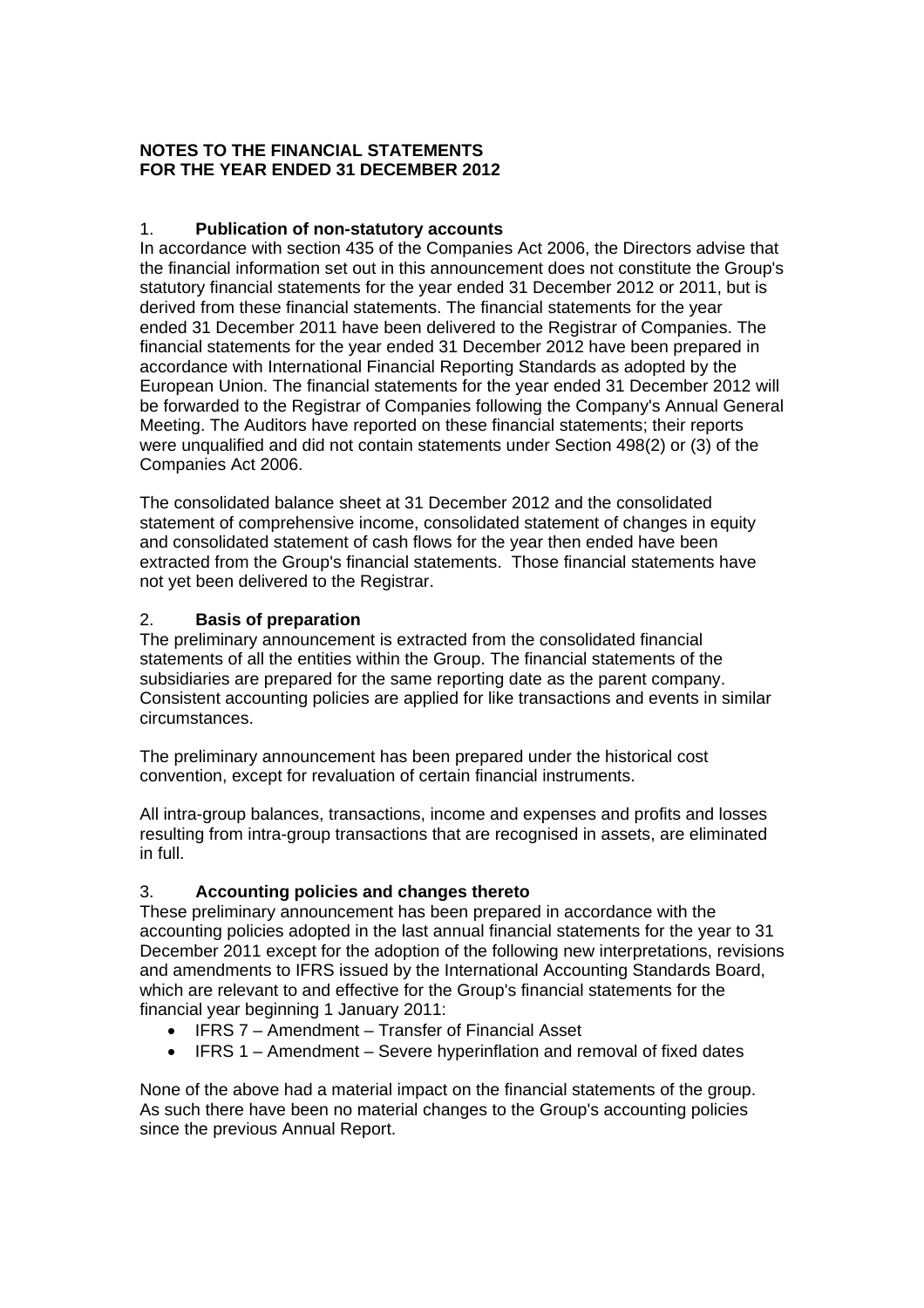#### 4. **Segment reporting**

The Board principally monitors the Group's operations in terms of results of the two divisions, Dillistone Systems and Voyager Software. In respect of 2011, Voyager Software numbers are included from 21 September 2011. Segment results reflect management charges made or received. Intercompany balances are excluded from segment assets and liabilities.

#### *Divisional segments*

For the year ended 31 December 2012

|                                        | <b>Dillistone</b><br>£'000 | Voyager<br>£'000 | Central<br>£'000 | Total<br>£'000 |
|----------------------------------------|----------------------------|------------------|------------------|----------------|
| Recurring income                       | 3,144                      | 1,385            |                  | 4,529          |
| Non-recurring income                   | 1,522                      | 618              |                  | 2,140          |
| <b>Third Party Revenues</b>            |                            | 383              |                  | 383            |
| Segment revenue                        | 4,666                      | 2,386            |                  | 7,052          |
| Segment EBITDA                         | 1,912                      | 484              | (398)            | 1,998          |
| Depreciation and amortisation expense  | (281)                      | (46)             |                  | (327)          |
| Segment result                         | 1,631                      | 438              | (398)            | 1,671          |
| Exceptional amortisation               |                            |                  | (227)            | (227)          |
| Other exceptional charges              |                            | (84)             | 153              | 69             |
| Operating profit                       | 1,631                      | 354              | (472)            | 1,513          |
| Financial income                       | 12                         | 1                | (13)             |                |
| Income tax expense<br>Profit after tax |                            |                  |                  | (278)<br>1,235 |
| Additions of non-current assets        | 465                        | 407              |                  | 872            |
| Segment assets                         | 3,181                      | 349              | 14               | 3,544          |
| Intangibles and goodwill               | 1,667                      | 488              | 3,383            | 5,538          |
| Total                                  | 4,848                      | 837              | 3,397            | 9,082          |
| <b>Segment Liabilities</b>             | 2,961                      | 749              | 898              | 4,608          |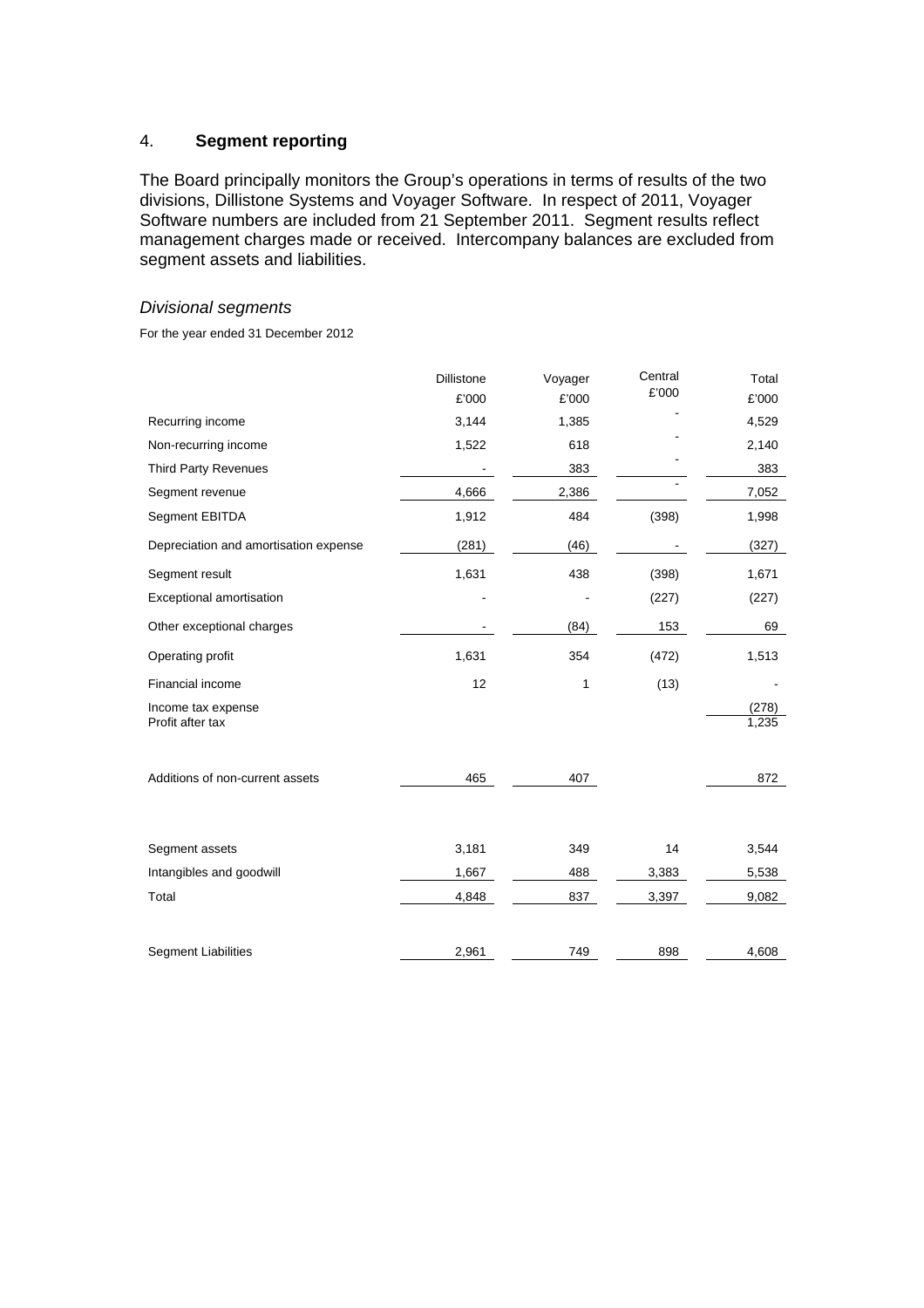### Segment reporting (continued)

For the year ended 31 December 2011

|                                                       | <b>Dillistone</b> | Voyager | Central<br>£'000 | Total |
|-------------------------------------------------------|-------------------|---------|------------------|-------|
|                                                       | £'000             | £'000   |                  | £'000 |
| Recurring income                                      | 2,874             | 374     |                  | 3,248 |
| Non-recurring income                                  | 1,885             | 237     |                  | 2,122 |
| <b>Third Party Revenues</b>                           |                   | 78      |                  | 78    |
| Segment revenue<br>Segment EBITDA (before exceptional | 4,759             | 689     |                  | 5,448 |
| items)                                                | 1,889             | 168     | (424)            | 1,633 |
| Depreciation and amortisation expense                 | (250)             | (3)     |                  | (253) |
| Segment result (before exceptional items)             | 1,639             | 165     | (424)            | 1,380 |
| Exceptional amortisation                              |                   |         | (57)             | (57)  |
| Other exceptional charges                             |                   |         | (115)            | (115) |
| Operating profit                                      | 1,639             | 165     | (596)            | 1,208 |
| Financial income                                      | 25                |         |                  | 25    |
| Income tax expense                                    |                   |         |                  | (307) |
|                                                       |                   |         |                  | 926   |
| Additions of non-current assets                       | 560               | 101     |                  | 661   |
| Additions on acquisition                              |                   | 57      |                  | 57    |
| Segment assets                                        | 3,124             | 375     |                  | 3,499 |
| Intangibles and goodwill                              |                   |         |                  | 5,200 |
| Central assets                                        |                   |         |                  | 23    |
| Total                                                 |                   |         |                  | 8,722 |
| <b>Segment Liabilities</b>                            | 3,078             | 986     |                  | 4,064 |
| <b>Central liabilities</b>                            |                   |         |                  | 811   |
|                                                       |                   |         |                  | 4,875 |

#### *Products and services*

The following table provides an analysis of the Group's revenue by products and services

| Revenue              |       |       |
|----------------------|-------|-------|
|                      | 2012  | 2011  |
|                      | £'000 | £'000 |
| Recurring income     | 4,529 | 3,248 |
| Non-recurring income | 2,140 | 2,122 |
| Third Party Revenues | 383   | 78    |
|                      | 7,052 | 5,448 |

Recurring income includes all support services, software as a service income (SaaS) and hosting income. Nonrecurring income includes sales of new licenses, and income derived from installing those licenses including training, installation, and data translation. Third Party Revenues arise from the sale of Third Party software.

It is not possible to allocate assets and additions between recurring, non-recurring income and third party revenue.

No customer represented more than 10% of Revenue of the Group.